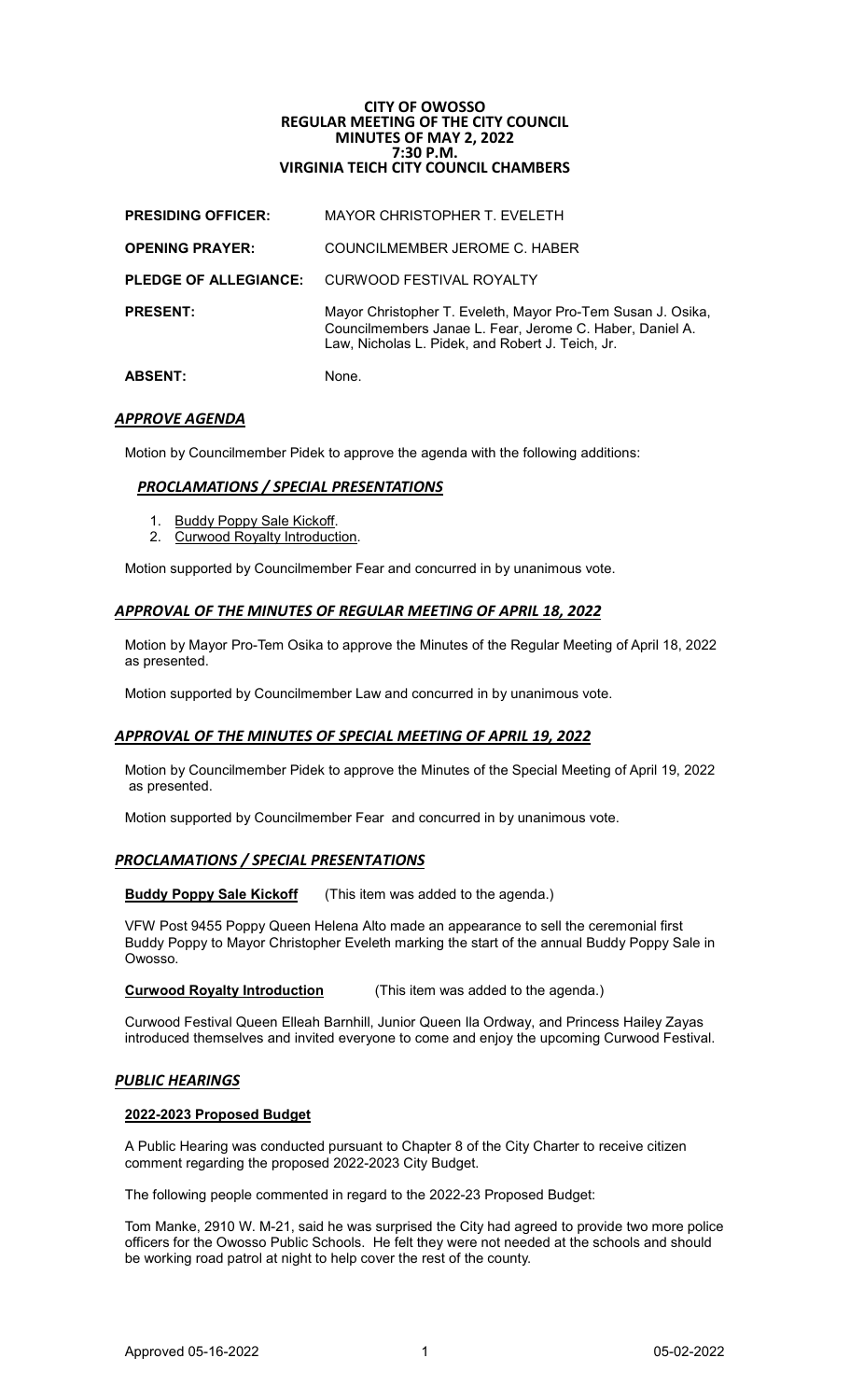Marlene Webster, Owosso Public Schools Board of Education Secretary, said she was thankful for the additional school resource officers. They serve a number of roles in the schools, including helping to create a better overall environment.

Mayor Eveleth noted that he supported the hiring of two more school resource officers because of the fact that the Schools will be sharing in the cost and when school is out they will be working for the City.

City Manager Nathan R. Henne noted that, per the terms of the Charter, the budget would not be considered for adoption tonight. Adoption of the proposed budget will be considered at the May 16, 2022 meeting.

Master Plan Implementation Goals: All

# *CITIZEN COMMENTS AND QUESTIONS*

Marlene Webster, County Commissioner District 1, gave a brief update of the latest events in County government, including moving the veteran's office to the Griffin Home, the first meeting of the county land bank, and a rural health grant that will be used to promote vaccinations.

Tom Manke, 2910 W. M-21, reported that it would cost approximately \$4 million to fully repair the county courthouse. An engineering firm has been hired to determine exactly what needs to be done. He also noted that County Commission candidate Brent Singer will be coming to a meeting to introduce himself.

Mayor Eveleth said he had personally assisted in the planting of a tree behind city hall last weekend. The planting of the tree marks the last step required for the City to reapply for Tree City USA status. City Manager Henne said that he would eventually like to leverage the Tree City designation to possibly obtain grant funding for a project to map all of the trees in the City.

# *CONSENT AGENDA*

Motion by Mayor Pro-Tem Osika to approve the Consent Agenda as follows:

**Set Public Hearing – USDA Grant**. Set a Public Hearing pursuant to USDA Grant guidelines for Monday, May 16, 2022 at 7:30 p.m. in the City Hall Council Chambers to receive citizen comment regarding the proposed application for a USDA Rural Development Community Facilities Grant to partially fund the purchase of several new vehicles and pieces of equipment necessary for the operation of the Public Safety and Public Works Departments as follows:

## **RESOLUTION NO. 61-2022**

## **SET A PUBLIC HEARING TO RECEIVE CITIZEN COMMENT REGARDING APPLICATION TO THE USDA RURAL DEVELOPMENT COMMUNITY FACILITIES PROGRAM**

WHEREAS, the City of Owosso, Shiawassee County, Michigan has a Public Safety - Police Department and a Department of Public Works, each requiring the purchase of vehicles and equipment to carry out their operations; and

WHEREAS, the USDA has a Rural Development Community Facilities Grant Program that provides partial funding for necessary vehicles and equipment; and

WHEREAS, the City of Owosso is eligible for up to 35% federal assistance in the purchase of each vehicle or piece of equipment with a purchase cap of \$50,000.00, per vehicle or item. The remaining funding would be covered by the City of Owosso; and

WHEREAS, the City wishes to apply for a grant to assist with the purchase of three (3) police vehicles, a dump truck, two (2) ¾ ton pickups, a pavement saw with trailer and a skid steer; and

WHEREAS, a public hearing by the council is required before they consider approval of the application.

NOW THEREFORE BE IT RESOLVED THAT:

FIRST: a public hearing will be held on Monday, May 16, 2022 at 7:30 p.m. in the City Hall Council Chambers for the purpose of receiving citizen comment regarding the application for grant funding from the USDA Rural Development Community Facilities Program for the purchase of three police vehicles, one dump truck, two ¾ ton pickups, one skid steer, and one pavement saw with trailer.

Master Plan Implementation Goals: 1.19, 3.2, 4.6, 5.12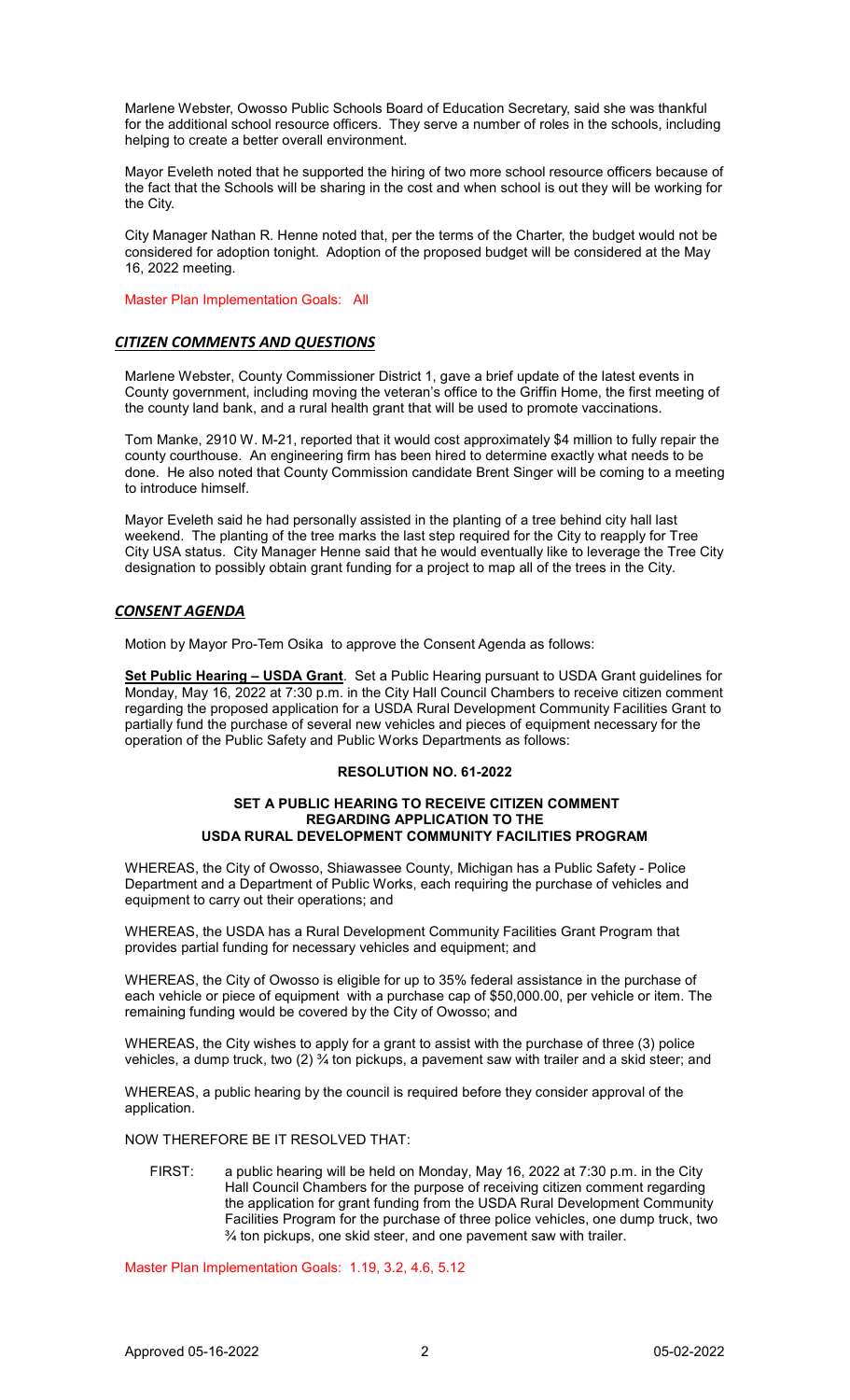**First Reading and Set Public Hearing - Ordinance Amendment – False Alarms**. Conduct first reading and set a public hearing for Monday, May 16, 2022 at 7:30 p.m. to receive citizen comment regarding the proposed amendment to Chapter 18, Nuisances, Article VI, *False Alarms*, to update the terms to reflect current procedures as follows:

#### **RESOLUTION NO. 62-2022**

#### **AUTHORIZING FIRST READING & SETTING A PUBLIC HEARING FOR THE PROPOSED AMENDMENTS TO CHAPTER 18, NUISANCES, ARTICLE VI,** *FALSE ALARMS***, OF THE CODE OF ORDINANCES**

WHEREAS, the City of Owosso, Shiawassee County, Michigan, has a Nuisances Ordinance containing provisions for false alarms that was adopted in 1992; and

WHEREAS, it is necessary to update the ordinance to reflect changes in the Public Safety Department's response to false alarms; and

WHEREAS, it is the long-standing practice of the City Council to hold a public hearing to receive citizen comment regarding any and all proposed ordinance amendments.

NOW THEREFORE BE IT RESOLVED, THE CITY OF OWOSSO ORDAINS THAT:

SECTION 1. AMENDMENT. That Chapter 18, Nuisances, Article VI, *False Alarms,* of the Code of Ordinances of the City of Owosso be amended as follows:

## **Sec. 18-131. Declared nuisance.**

Any false alarm in excess of one (1) **two (2)** in any calendar year from the same location is hereby declared to be a public nuisance.

#### **Sec. 18-132. Definitions.**

The following words and phrases, when used in this article, shall have the meanings ascribed to them in this section, except where the context clearly indicates a different meaning.

*Alarm user* shall mean any person or other entity on whose premises an alarm system is maintained within the city except for alarm systems on motor vehicles. If, however, an alarm system on a motor vehicle is connected with an alarm system at a premise, the person using such system is an alarm user. Also excluded from this definition and from the coverage of this article are persons or entities who use an alarm system to alert or signal persons within the premises in which the alarm systems are located, of an attempted unauthorized intrusion, holdup attempt or fire hazard. If such a system, however, employs an audible signal emitting sounds or flashing light or beacon designed to signal persons outside the premises, such system shall be within the definition of an alarm system and shall be subject to this article.

*Alarm system* shall mean any device or assembly of equipment and devices arranged to signal the presence of a condition requiring urgent attention and to which police officers or fire department personnel are expected to respond. In this article, the term "alarm system" shall include the terms "automatic hold-up alarm system", "burglar alarm system", "intrusion alarm system", "hold-up alarm system", "manual hold-up alarm system", "temperature fire alarm system", "manual fire alarm system", "fire alarm system", and "automatic sprinkler water-flow alarm system".

*False alarm* shall be defined as any alarm signal which is registered at the police or fire department, any central dispatch center, or elsewhere not resulting from criminal or fire activity for which the alarm was intended, or in the case of a fire alarm any alarm signal which is registered at the police or fire department or elsewhere not resulting from a fire or potential fire condition or life threatening medical emergency.

## **Sec. 18-133. False alarm fee.**

- (a) The alarm user shall be required to pay to the city **an amount approved by resolution of the Owosso City Council** the sum of ten dollars (\$10.00) for a second false alarm, and twenty-five dollars (\$25.00) for each additional false alarm in any given calendar year. No alarm user shall be required to pay said fee on the first occasion **two calls** of a false alarm during any one (1) calendar year, but shall be advised in writing of said false alarm and of the existence of this article.
- (b) Alarms caused by the following extenuating circumstances shall not constitute a false alarm and no false alarm fee shall be charged by the city:
	- (1) Alarm system malfunctions.
	- (2) Storm conditions.
	- (3) Alarms activated by persons working on the alarm system with prior notification to the police or fire department.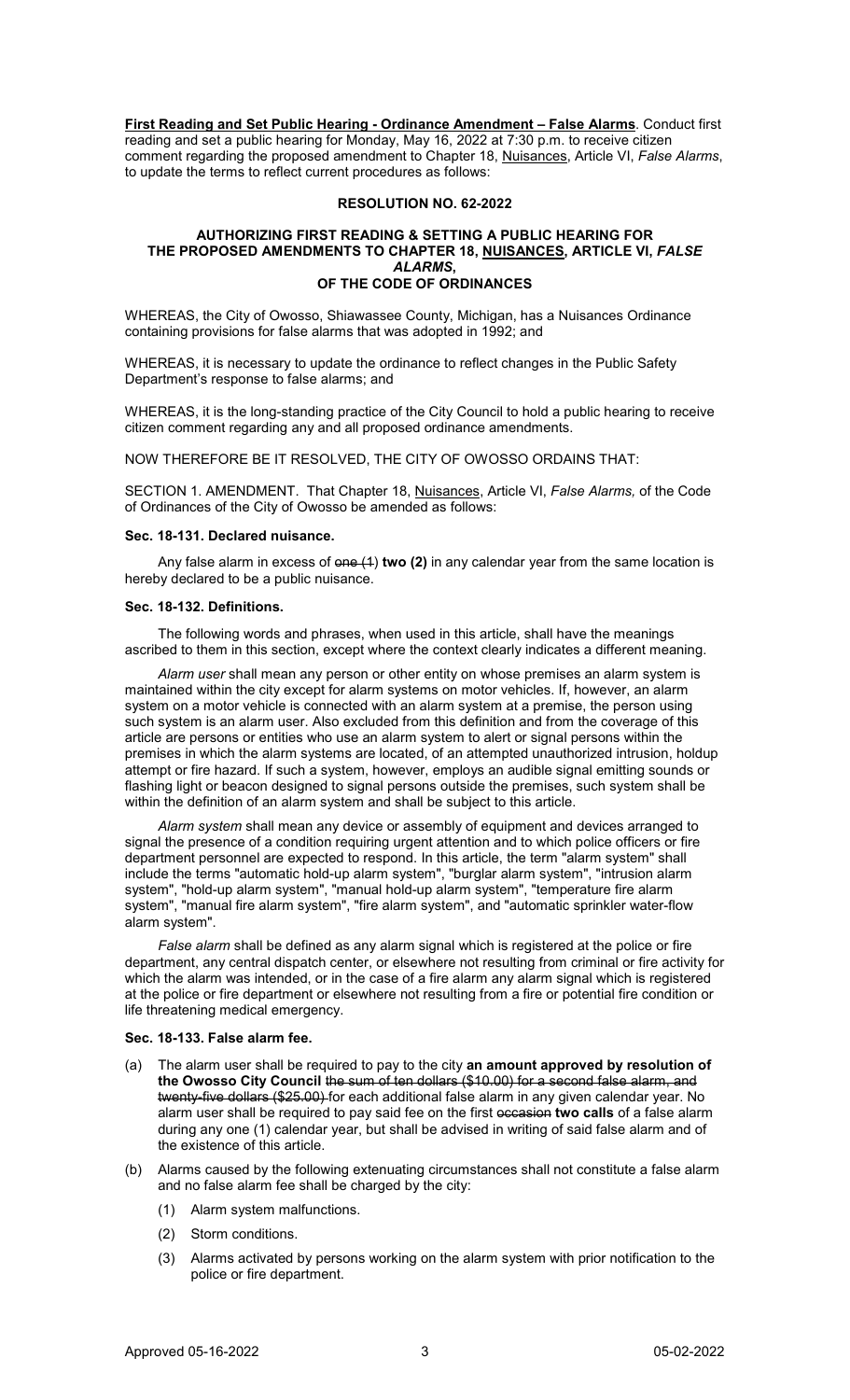- (4) Alarms activated by disruption or disturbance.
- (5) When the alarm system is the responsibility of a lessee and the lessor provides the city the name of such lessee.
- (6) In paragraphs (1), (2), (4) and (5) of this subsection (b), it shall be the responsibility of the alarm user to notify the police department by filling out the alarm card and returning it to the police department within five (5) working days. Failure to notify the police department will result in an automatic billing to the user.
- (c) At the direction of the police chief, an "alarm notification card" shall be designed and used as required by this article.
- (d) On the first business day following the response of police officers to an alarm call, a representative to the police chief shall mail an alarm notification card to the alarm user.
- (e) Within ten (10) working days of the date of the mailing by the police department of the alarm notification card, the alarm user shall return the completed card to the police department explaining which exclusion applies. If the exclusion is not accepted, the alarm user shall be billed. Failure by the alarm user to return the card shall cause an automatic billing of the false alarm fee to be sent to the alarm user.

## **(c) The fee is due and payable within thirty (30) calendar days from the date of notification.**

- (f)**(d)**If, upon receiving a false alarm fee notice, the alarm user wishes to request a waiver of the assessment of the fee due to extenuating circumstances, he may do so in writing within ten (10) working days of the assessment date. The notice to the **Public Safety Chief or their designee** police department shall contain documentation of the extenuating circumstances involved. Within ten (10) working days of the receipt of the waiver request by the **Public**  Safety Chief or their designee, police department, the police chief or his designee shall make a determination on the waiver request and shall notify the alarm user of the decision.
- (g) **(e)** In the event that the alarm user is not satisfied with the decision rendered by the **Public Safety Chief or their designee,** police chief**,** an additional written request for waiver may be filed within ten (10) working days of the date of the decision by the **Public Safety Chief or their designee** police chief, with **to** the city manager. Within ten (10) working days of the receipt of the waiver request and documentation of extenuating circumstances, the city manager or his **their** designated representative shall review the request, make a determination on the waiver, and shall notify the alarm user of the decision.

#### **Sec. 18-134. Assessment of fees.**

Any billing to an alarm user for a false alarm fee which remains unpaid for a period in excess of ten (10) calendar days shall be assessed **a fee approved by resolution of city council** later charge of ten (10) percent and shall bear interest at the rate of six (6) percent until paid**,** and shall be certified to the city assessor who shall place the same on the next tax roll and assess the fees, penalties and interest against the real or personal property assessment of the user to be collected in the same manner as general city taxes pursuant to Chapter 9 of the City of Owosso Charter.

SECTION 2. PUBLIC HEARING. A public hearing is set for Monday, May 16, 2022 at 7:30 p.m. in the City Hall Council Chambers for the purpose of receiving citizen comment regarding the proposed revision to the Code of Ordinances.

SECTION 3. AVAILABILITY. This ordinance may be viewed on the City's website at [www.ci.owosso.mi.us](http://www.ci.owosso.mi.us/) or purchased or inspected in the city clerk's office, Monday through Friday between the hours of 9:00 a.m. and 5:00 p.m.

SECTION 4. EFFECTIVE DATE: This amendment shall become effective twenty days after passage.

**Set Public Hearing - DWRF Project Plan Amendment.** Set a public hearing for Monday, June 6, 2022 at 7:30 p.m. to receive citizen comment regarding the proposed amendment to update the planned projects, estimated costs, and estimated financing included in the City's DWRF Project Plan to improve the drinking water distribution, storage, and treatment facilities, originally approved April 15, 2019 as follows:

## **RESOLUTION NO. 63-2022**

#### **SETTING A PUBLIC HEARING TO RECEIVE CITIZEN COMMENT REGARDING THE DWSRF PROJECT PLAN AMENDMENT TO REPLACE AGING INFRASTRUCTURE**

WHEREAS, the City of Owosso, Shiawassee County, Michigan, approved a DWSRF Project Plan for improvements to the City's water distribution, storage, & treatment facilities on April 15, 2019; and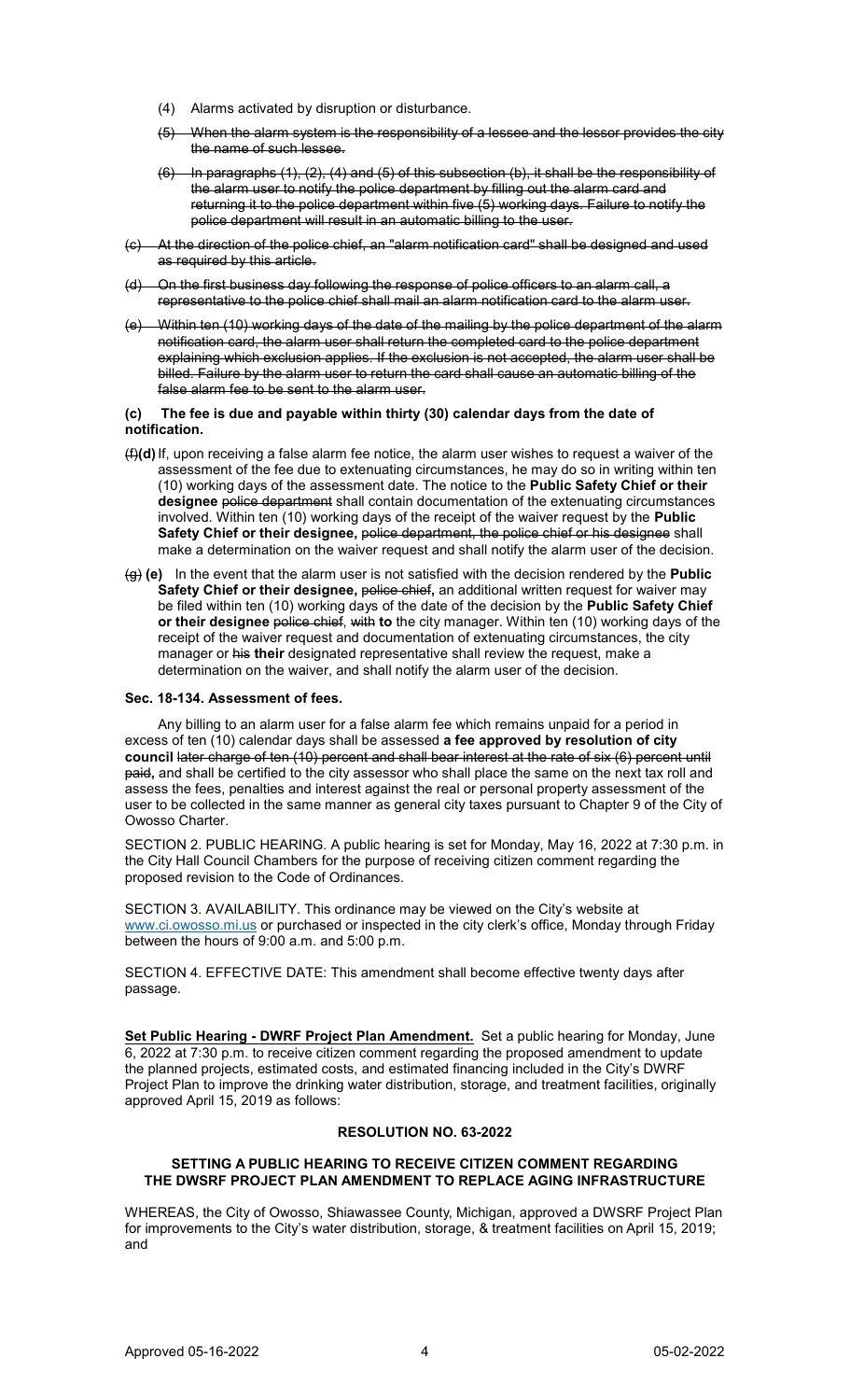WHEREAS, the DWSRF Project Plan details projects for a 5-year period, from 2020 through 2024; and

WHEREAS, it has become necessary to amend the projects slated for the 2023 fiscal year and update the cost estimates in the plan; and

WHEREAS, a project plan amendment has been developed for replacement of water mains, lead service line replacement, WTP upgrades, well improvements, design/construction engineering and planning, with an updated estimated cost of \$4,043,000; and

WHEREAS, the DWSRF program requires that a hearing be held to receive public comment regarding the proposed project plan amendment.

WHEREAS, the City of Owosso Director of Public Services & Utilities has worked in cooperation with City of Owosso staff and EGLE guidelines, and recommends setting the Public Hearing.

NOW THEREFORE BE IT RESOLVED by the City Council of the City of Owosso, Shiawassee County, Michigan that:

FIRST: A public hearing is set for Monday, June 6, 2022 at 7:30 p.m. in the City Hall Council Chambers to review the City's DWSRF Project Plan Amendment for the replacement of aging infrastructure and WTP upgrades as required by EGLE's Drinking Water State Revolving Fund program.

Master Plan Implementation Goals: 1.5, 3.4, 3.7

**Boards and Commissions Appointments**. Approve the following Mayoral Boards and Commissions appointments:

| <b>Name</b>           | <b>Board/Commission</b>               | <b>Term Expires</b> |
|-----------------------|---------------------------------------|---------------------|
| Nathan Henne*         | City of Owosso Building Authority     | 06-30-2025          |
| Josh Ardelean*        | Downtown Development Authority        | 06-30-2026          |
| Lance Omer*           | Downtown Historic District Commission | 06-30-2025          |
| Sue Osika*            | Local Development Finance Authority   | 06-30-2026          |
| Jerome Haber*         | Local Development Finance Authority   | 06-30-2026          |
| Donald Horton*        | Parks & Recreation Commission         | 06-30-2024          |
| Carol Smith*          | Parks & Recreation Commission         | 06-30-2024          |
| Jeff Selbig*          | Parks & Recreation Commission         | 06-30-2024          |
| Jerald Bila*          | Parks & Recreation Commission         | 06-30-2024          |
| Tara Jenkins*         | <b>Planning Commission</b>            | 06-30-2025          |
| Linda Robertson*      | <b>Planning Commission</b>            | 06-30-2025          |
| Robert J. Teich, Jr.* | Zoning Board of Appeals               | 06-30-2025          |

\*indicates reappointment

**Shi Tri 2022 Traffic Control Order**. Consider request from Fitness Coliseum and the Friends of the Shiawassee River to utilize a portion of the Comstock Lot (Lot #10) for bike staging and parking of participants, volunteers, and spectators on Saturday, May 21, 2022 beginning at 12:00pm until 6:00pm Sunday, May 22, 2022 for the Shi-Tri 2022, and approve Traffic Control Order No. 1470 formalizing the request.

Master Plan Implementation Goals: 1.7, 1.17, 4.2, 4.6, 5.9, 5.12

**Traffic Control Order No. 1471**. Consider rescinding Traffic Control Order Nos. 1015 and 1152 referencing school parking on North Water Street in conjunction with the closure of the Owosso Middle School and approve Traffic Control Order No. 1471 formalizing the request.

**Curwood Festival Traffic Control Order**. Authorize application from the Curwood Festival for use of various parking lots and streets from June 1, 2022 at 9:00 a.m. through June 6, 2022 at 6:00 a.m. for the annual Curwood Festival and further authorize Traffic Control Order No. 1472 formalizing the action.

Master Plan Implementation Goals: 1.7, 4.2, 4.6, 5.9, 5.12

## **\*Professional Service Agreement Addendum – Cross Connection Control Program**.

Authorize Addendum No. 4 to the professional service agreement with  $H_2O$  Compliance Services for the provision of administrative services for the Cross Connection Control Program for a period of 36 months in the amount of \$27,641.16, approve a contingency amount of \$19,803.00 for two optional one-year extensions, further authorize the accounts payable department to issue payment in an amount not to exceed \$47,444.16 as terms of the contract are fulfilled as follows: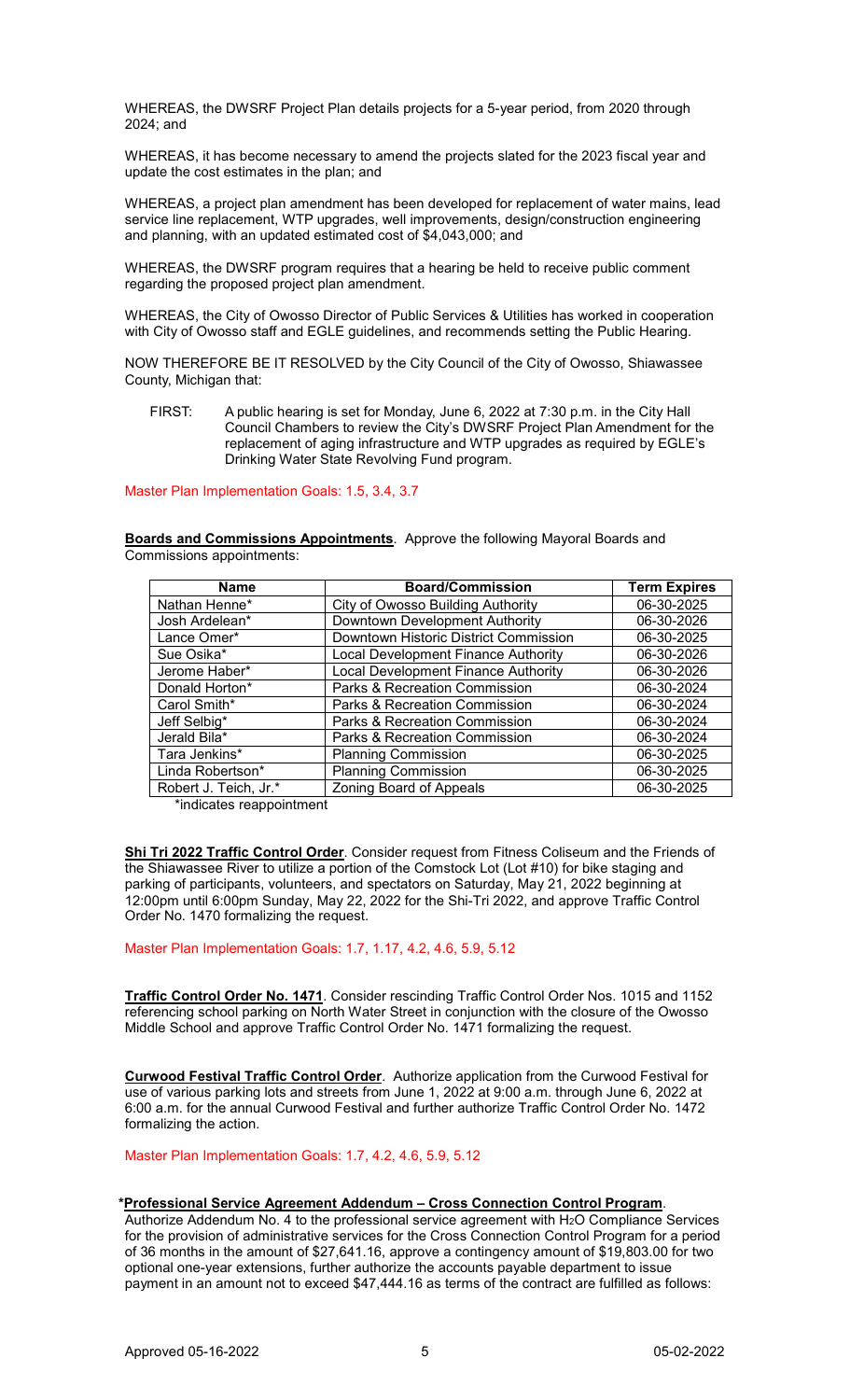## **RESOLUTION NO. 64-2022**

## **AUTHORIZING THE EXECUTION OF ADDENDUM NO. 4 TO THE AGREEMENT BETWEEN THE CITY OF OWOSSO AND H2O COMPLIANCE SERVICES, INC. FOR CROSS CONNECTION INSPECTION SERVICES**

WHEREAS, the City of Owosso, Shiawassee County, Michigan, entered into an agreement with H<sub>2</sub>O Compliance Services, Inc. for the provision of inspection and management services for the City's Cross Connection Control Program with the adoption of Resolution No. 103-2013 on September 16, 2013; and

WHEREAS, the contract was extended thirty-six months with the adoption of Resolution No. 11- 2015 on February 2, 2015; and

WHEREAS, the contract was extended another thirty-six months with the adoption of Resolution No. 14-2018 on February 5, 2018; and

WHEREAS, the City and the Director of Public Services & Utilities desire to extend the Cross Connection Program Services Agreement once again.

NOW, THEREFORE, BE IT RESOLVED by the City Council of the City of Owosso, Shiawassee County, Michigan that:

- FIRST: it has heretofore been determined that it is advisable, necessary, and in the public interest to extend the Cross Connection Control Program inspection services agreement with H<sub>2</sub>O Compliance Services, Inc. for the period from July 1, 2022 through June 30, 2025, with two optional one-year renewals out to June 30, 2027 at City Staff's discretion.
- SECOND: The Mayor and City Clerk are instructed and authorized to sign Addendum No.4 to the H<sub>2</sub>O Compliance Services Agreement, substantially as attached in the amount of \$27,641.16, plus two optional extensions totaling \$19,803.00, for a total of \$47,444.16.
- THIRD: The accounts payable department is authorized to submit payment to  $H_2O$ Compliance Services, Inc. for services rendered in the amount of \$27,641.16, plus an additional \$9,660.00 for optional extension #1 and an additional \$10,143.00 for optional extension #2, should they be approved.
- FOURTH: The above expenses shall be paid from Water Fund account 591-552-818.000.

Master Plan Implementation Goals: 1.5, 3.4

**\*Bid Award – Portable Toilets**. Authorize contract with Sloan's Septic Tank Service, L.L.C. for the supply and service of seven (7) portable toilets for City parks in the amount of \$1,560.00/month for the period of May 1, 2022 – October 31, 2022 and further authorize payment up to the contract amount as follows:

## **RESOLUTION NO. 65-2022**

## **RESOLUTION AUTHORIZING A CONTRACT FOR PORTABLE TOILETS WITH SLOAN'S SEPTIC TANK SERVICE, L.L.C.**

WHEREAS, the City of Owosso, Shiawassee County, Michigan, requires portable toilets for its city parks; and

WHEREAS, staff solicited proposals for the supply and service of seven portable toilets and received one bid, from Sloan's Septic Tank Service, L.L.C. of Oakley, Michigan; and

WHEREAS, the Assistant to the City Manager recommends authorizing a contract with Sloan's Septic Tank Service, L.L.C. of Oakley, Michigan for \$14,430.00.

NOW THEREFORE BE IT RESOLVED by the City Council of the City of Owosso, Shiawassee County, Michigan that:

- FIRST: The City of Owosso has heretofore determined that it is advisable, necessary and in the public interest to authorize a contract for the supply and service of seven portable toilets from Sloan's Septic Tank Service, L.L.C. for the period of May 2022 – October 2022 in the amount of \$14,430.00.
- SECOND: The accounts payable department is authorized to submit payment to Sloan's Septic Tank Service, L.L.C. in an amount not to exceed \$14,430.00 for work satisfactorily completed.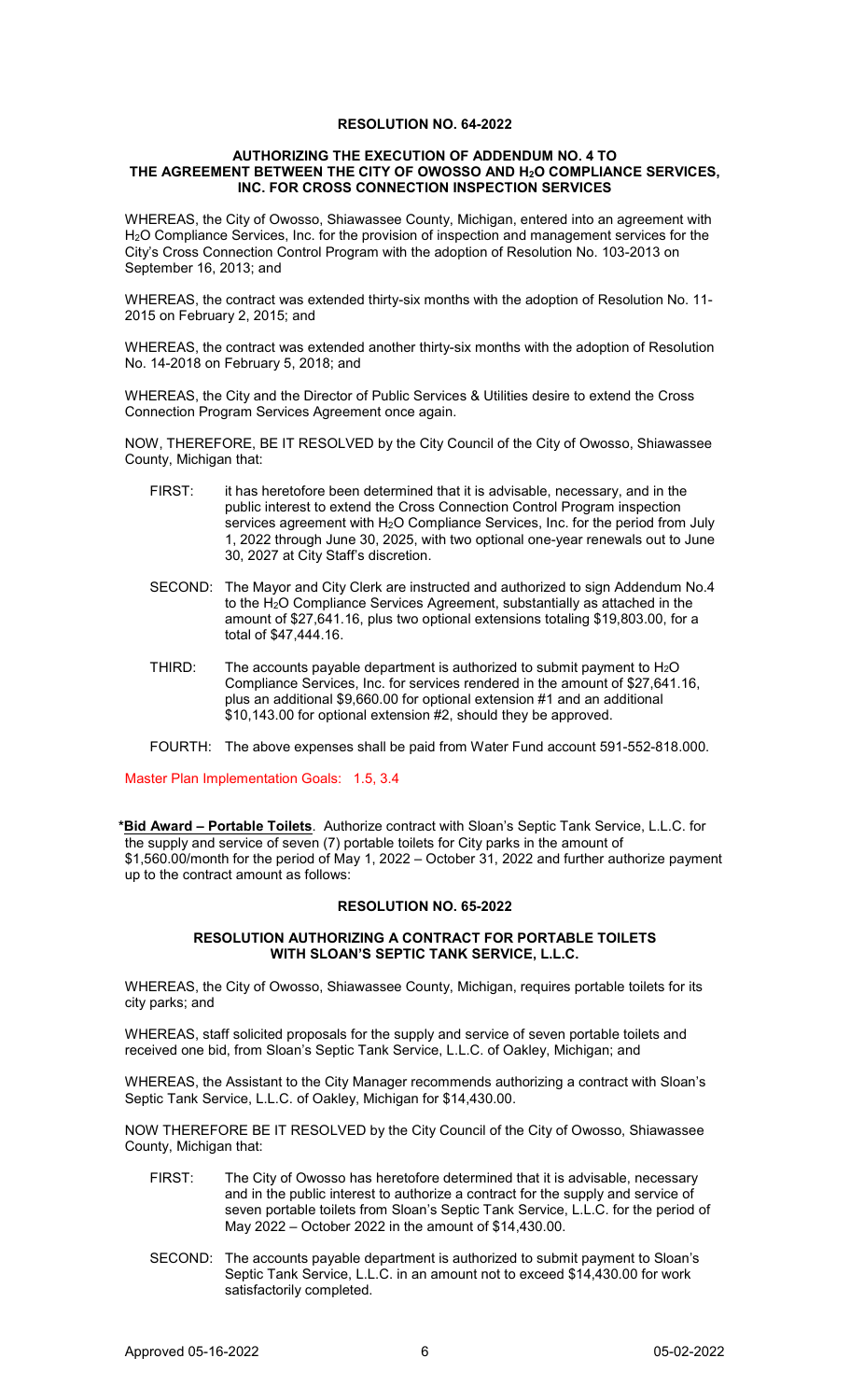THIRD: The above expenses shall be paid for from the Parks General Fund Account 101- 756-831.000.

## **Warrant No. 614**. Authorize Warrant No. 614 as follows:

| Vendor           | <b>Description</b>               | Fund    | Amount      |
|------------------|----------------------------------|---------|-------------|
| Waste Management | Landfill Charges-3/16/22-3/31/22 | Various | \$11.028.98 |

Motion supported by Councilmember Law.

Roll Call Vote.

AYES: Mayor Pro-Tem Osika, Councilmembers Teich, Pidek, Law, Fear, Haber, and Mayor Eveleth.

NAYS: None.

# *ITEMS OF BUSINESS*

# **Lot Split Authorization – 1450 West King Street**

City Manager Henne noted that should Council approve the split the resulting vacant lot would not be buildable due to a storm sewer that runs through the property. The neighbor that wishes to acquire the lot is aware of this and is only looking to increase the size of their yard.

Motion by Mayor Pro-Tem Osika authorizing the division of a City lot under the Michigan Subdivision Control Act for platted lot at 1450 West King Street as follows:

## **Current Description:**

| <b>Address</b>                                                                 | <b>Status</b>                                                               | Parcel #1          |
|--------------------------------------------------------------------------------|-----------------------------------------------------------------------------|--------------------|
| 1450 W. King Street                                                            | <b>Before Split</b>                                                         | 050-450-000-012-00 |
| <b>Description:</b>                                                            |                                                                             |                    |
|                                                                                | E 1/2 OF THE S 264' OF LOT 16 OAK GROVE ADDN, ALSO PRT OF LOT 16 DESCR AS   |                    |
|                                                                                | BEG ON E LN SD LOT 246.33' FROM NE COR SD LOT - S01*32'13" W 82.11' TO A PT |                    |
| 264' N FROM SE COR SD LOT - S90*00'00" W 131.99' TO W LN SD LOT - N01*32'24" E |                                                                             |                    |
| ON SD W LN 82.11' - N90*00'00" E 131.98' TO POB                                |                                                                             |                    |
|                                                                                |                                                                             |                    |

# **Descriptions After Split:**

| <b>Address</b>                                            | Status      | Parcel #1          |
|-----------------------------------------------------------|-------------|--------------------|
| 1450 W. King Street                                       | After Split | 050-450-000-012-00 |
| Description:                                              |             |                    |
| E 1/2 OF S 264 FT LOT 16 OAK GROVE ADD L1/P8, 0.40 AC +/- |             |                    |

| <b>Address</b>                                                               | <b>Status</b> | Parcel #2          |
|------------------------------------------------------------------------------|---------------|--------------------|
| West Street - Northern                                                       | After Split   | 050-450-000-045-00 |
| portion of original parcel                                                   |               |                    |
| <b>Description:</b>                                                          |               |                    |
| PART LOT 16 OAK GROVE ADD L1/P8 DESC AS BEG ON E LN LOT 16 S01°32'13"W       |               |                    |
| 246.33 FT FROM NE COR THF, TH CON'T S01°32'13"W 82.11 FT TO A PT N01°32'13"E |               |                    |
| 264 FT FROM SE COR SD LOT 16, TH PLL W/ S LN SD LOT W 131.99 FT, TH ALG W LN |               |                    |
| SD LOT N01°32'24"E 82.11 FT, TH E 131.98 FT TO POB, 0.25 AC +/-              |               |                    |
|                                                                              |               |                    |

Motion supported by Councilmember Law.

Roll Call Vote.

AYES: Councilmembers Teich, Pidek, Fear, Law, Haber, Mayor Pro-Tem Osika, and Mayor Eveleth.

NAYS: None.

# **City Manager Evaluation Discussion**

Human Resources Director Jessica B. Unangst indicated the forms distributed in the meeting packet were identical to those used for the last couple of City Manager performance reviews. She asked the Council if there were any changes they would like to make to the forms and when they would like to conduct the face-to-face portion of the review. There was discussion whether a